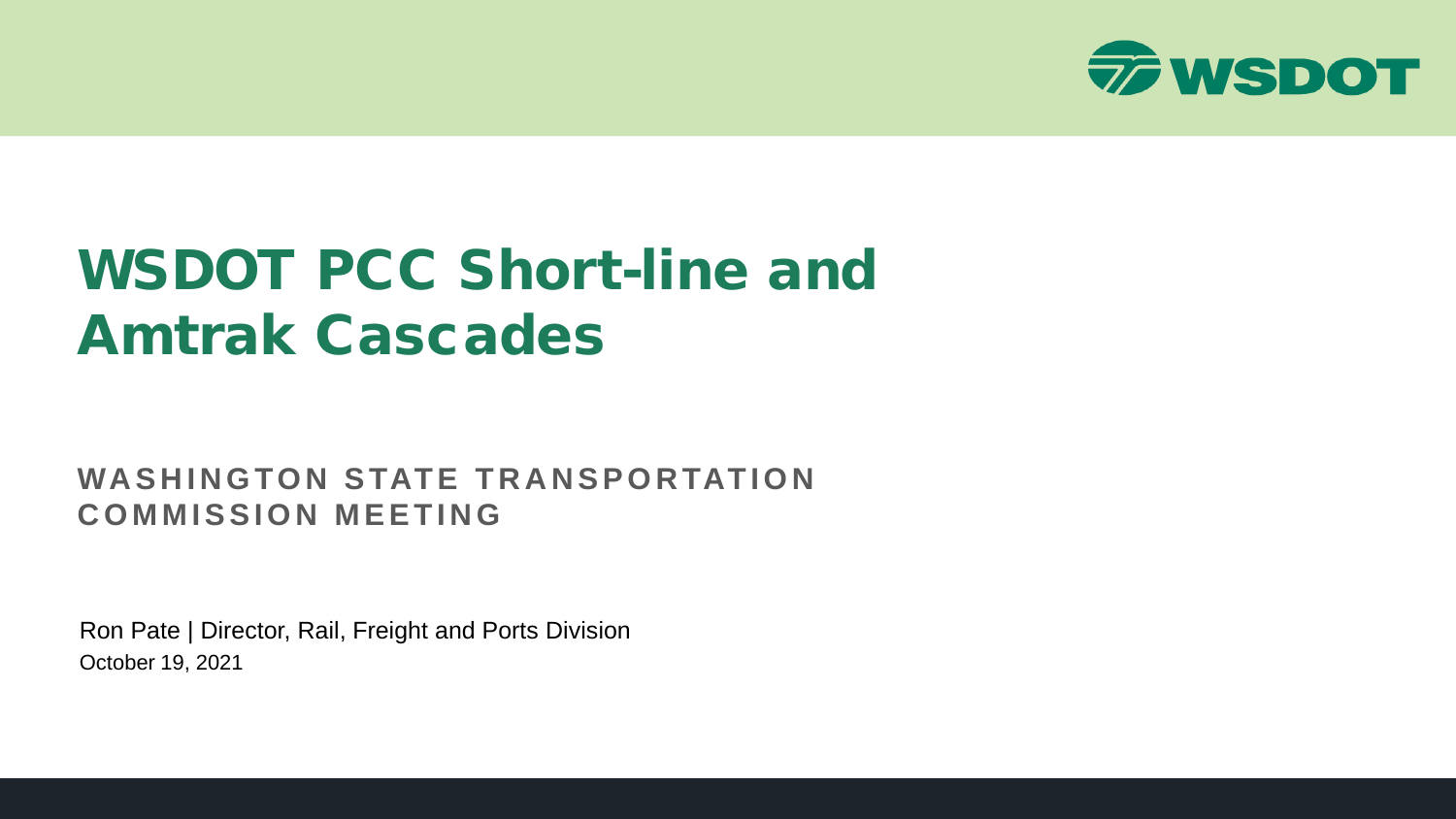### PCC short -line railroad

- Allows eastern Washington farmers to ship products via rail from remote locations
- Serves Grant, Lincoln, Spokane, Adams, and Whitman counties
- 
- Largest short line in the state 297 miles<br>• Owned by WSDOT, with contracted operators for three separate lines
- Operators maintain each of their sections
- PCC Rail Authority intergovernmental entity formed by counties - oversees business and economic development
- WSDOT funds infrastructure improvements to all segments to improve operations
- Federal funding of \$5.6 million received through 2018 BUILD grant
- Matching \$5.6 million in Connecting Washington funds
- BUILD grant work will be completed in 2022
- Many improvements still needed



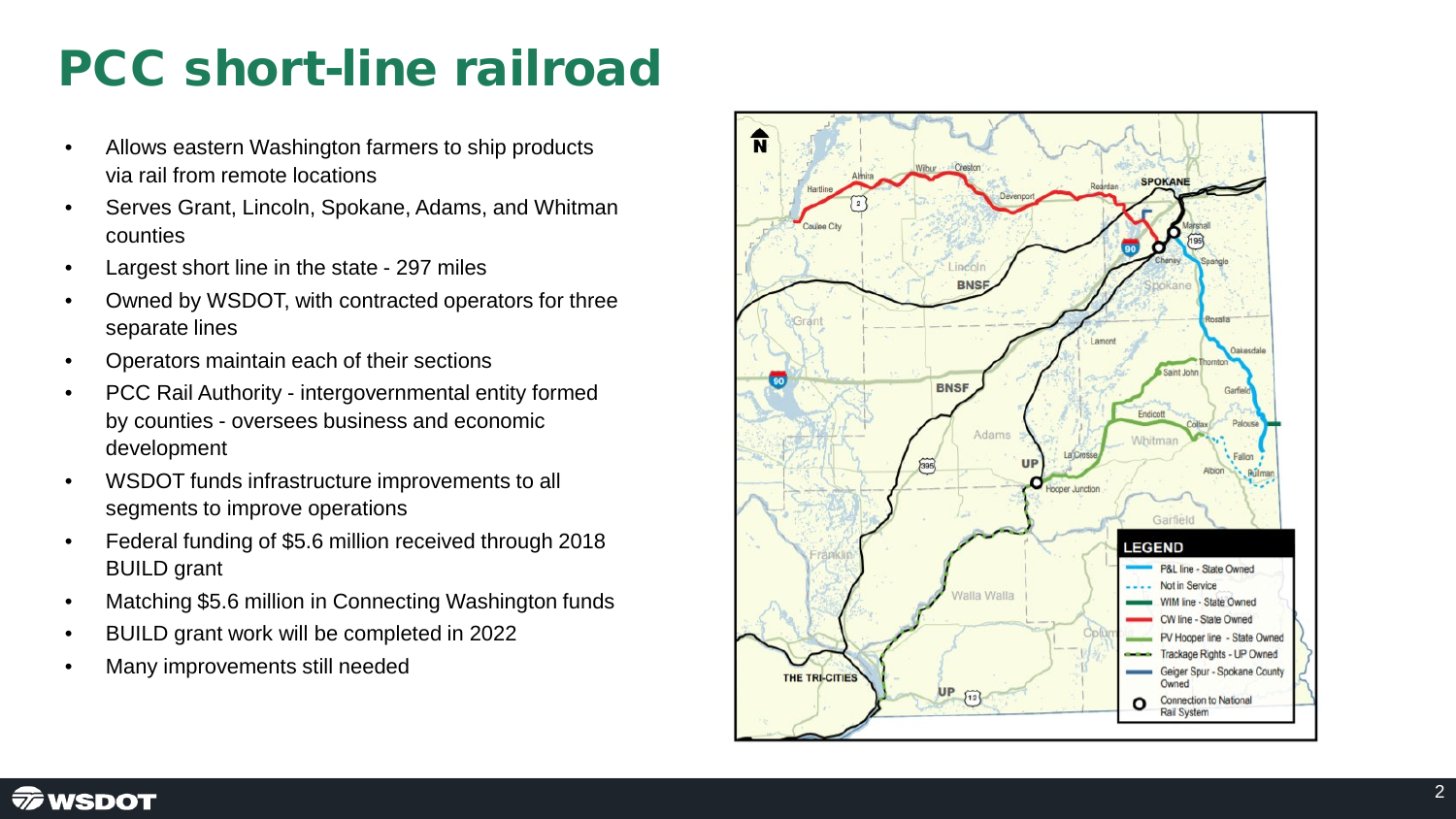#### Amtrak Cascades then and now

#### **Amtrak Cascades service in 2021 compared to 2019**

- WSDOT and ODOT contract with Amtrak to operate the service
- Currently three daily trips in each direction between Seattle and Portland, with two continuing to Eugene
- All service north of Seattle suspended due to border closure
- More than 90% decrease in ridership and revenue in 2020
- Currently at 65% ridership compared to 2019



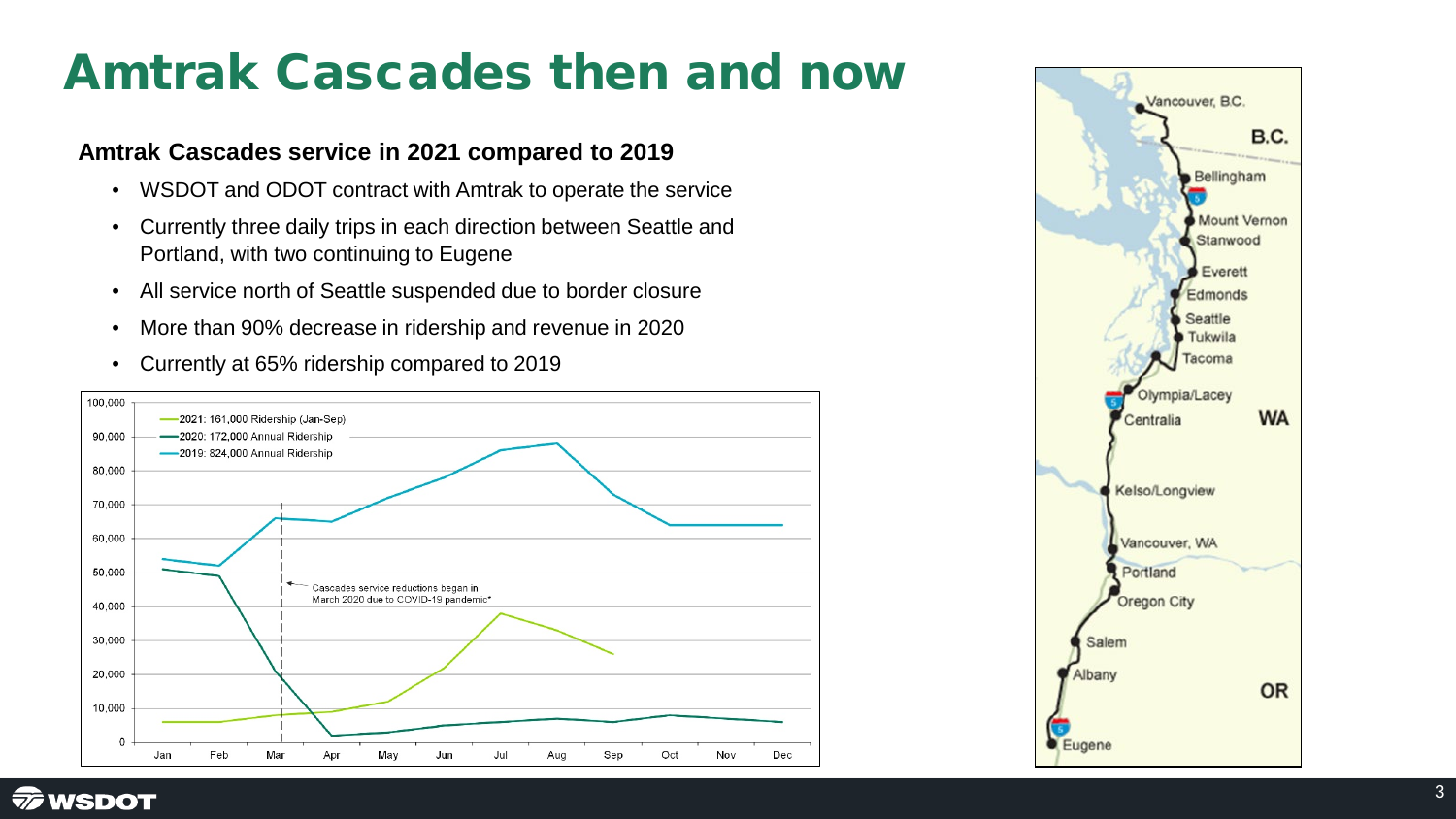### Returning to Point Defiance Bypass

#### **Timeline of Sound Transit and Amtrak activities**



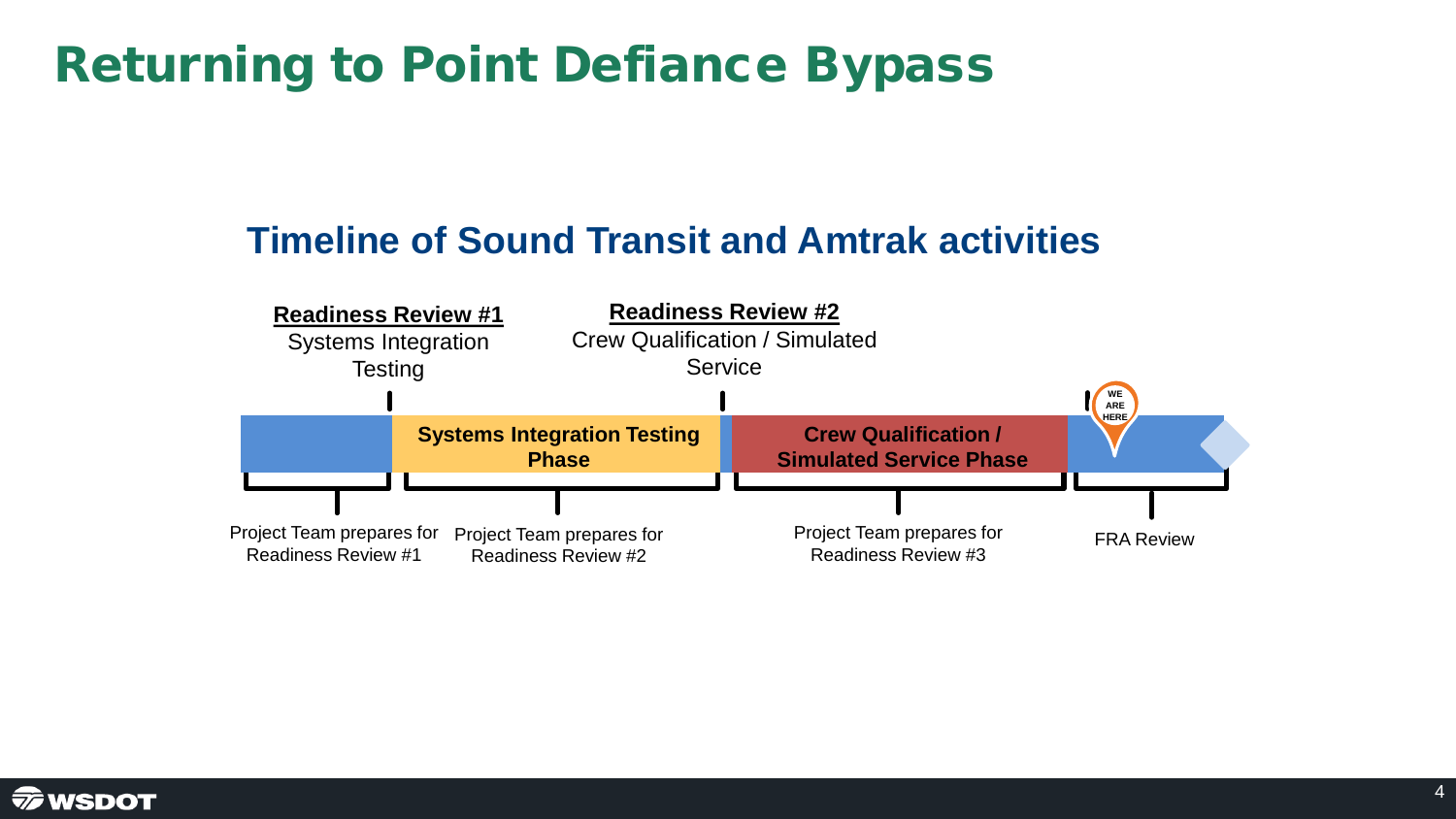#### New Tacoma station

- Construction completed in 2017
- Conducted extensive public engagement and convened a Citizen Advisory Group to provide input on station design
- Part of the largest multi-modal transit hub in the state
	- Sounder commuter trains to Seattle
	- Tacoma Link light rail
	- Sounder and Pierce Transit buses
	- Greyhound and Trailway buses
	- Auto and bicycle parking
- All modes identify this area as the Tacoma Dome Station including Sound Transit signage on the station platform shared by Amtrak and Sounder trains
- Recommend naming the WSDOT-owned Amtrak Cascades station the "Tacoma Dome Station"







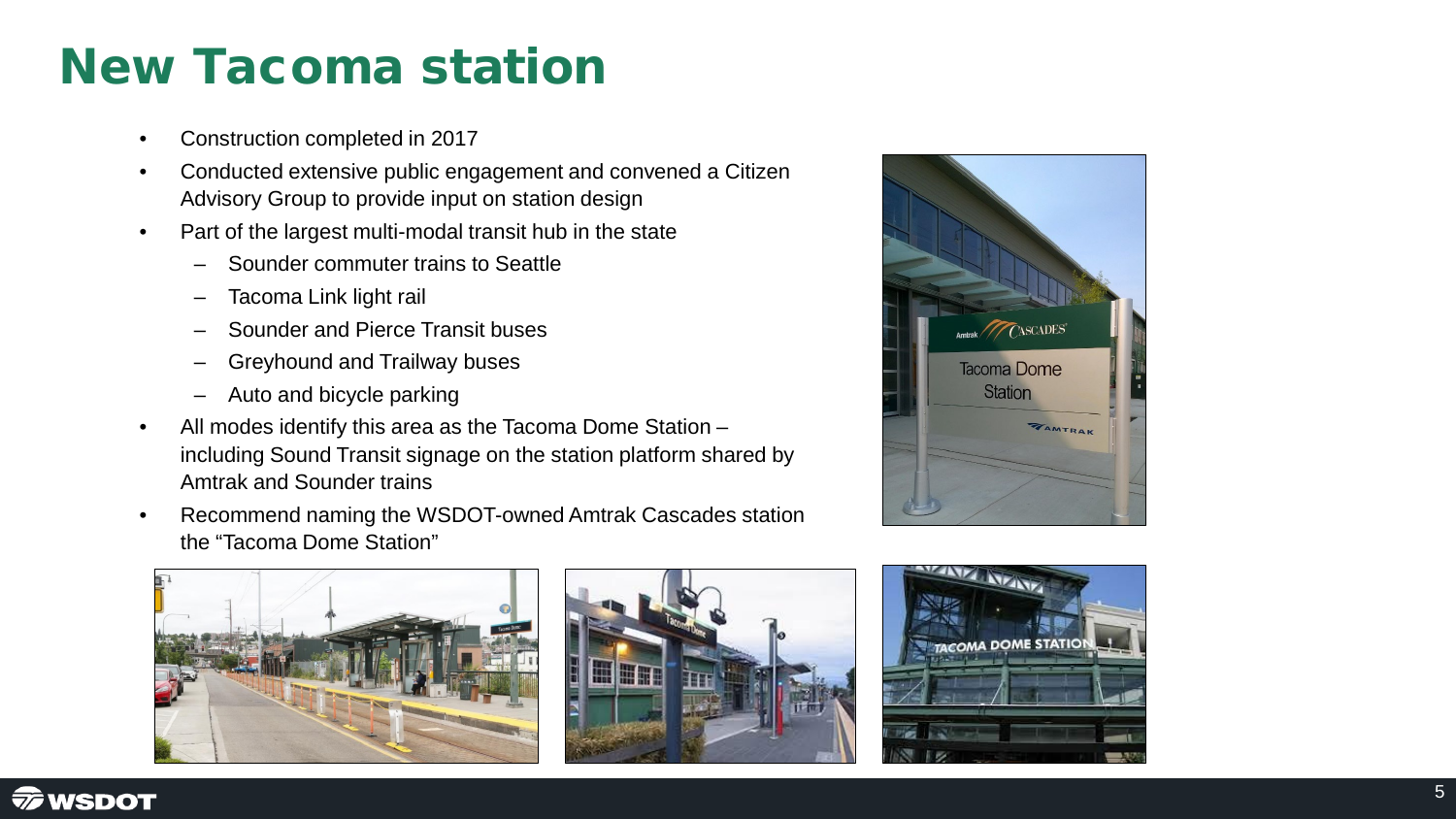# Looking ahead

- Anticipate returning service to Canada in 2022
- Will add back more trips between Seattle and Portland as demand increases – ultimately getting to six daily roundtrips
- Seeking to leverage state capital dollars by using them to match federal grants – currently awarded:
	- BUILD grant for PCC
	- Two CRISI grants for landslide mitigation
	- State of Good Repair grant for new train sets
- Closely watching Congressional infrastructure package, if passed:
	- Increased funding for discretionary grant programs
	- National funding for rail equipment
- New Cascades trainsets arriving 2025 time period
	- Eight new trains for Amtrak Cascades
- Amtrak Cascades Service Development Plan
	- Analyzing scenarios for future service
	- Consultant just hired